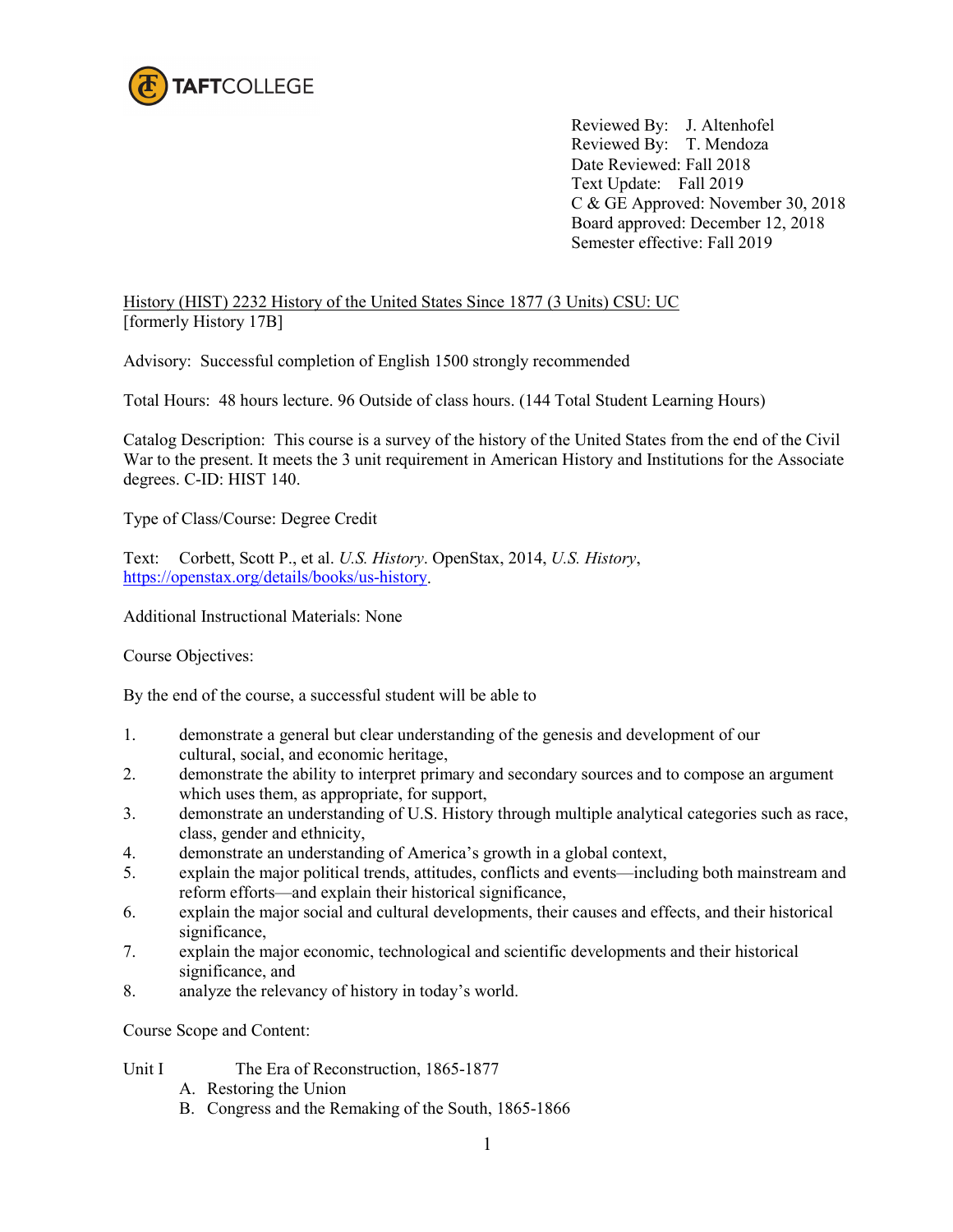

- C. Radical Reconstruction, 1867-1872
- D. The Collapse of Reconstruction

Unit II Go West Young Man! Westward Expansion, 1840-1900

- A. The Westward Spirit
- B. Homesteading: Dreams and Realities
- C. Making a Living in Gold and Cattle
- D. The Loss of American Indian Life and Culture
- E. The Impact of Expansion on Chinese Immigrants and Hispanic Citizens

# Unit III Industrialization and the Rise of Big Business, 1870-1900

- A. Inventors of the Age
- B. From Invention to Industrial Growth
- C. Building Industrial America on the Backs of Labor
- D. A New American Consumer Culture

- Unit IV The Growing Pains of Urbanization, 1870-1900
	- A. Urbanization and Its Challenges
	- B. The African American "Great Migration" and New European Immigration
	- C. Relief from the Chaos of Urban Life
	- D. Change Reflected in Thought and Writing

# Unit V Politics in the Gilded Age, 1870-1900

- A. Political Corruption in Postbellum America
- B. The Key Political Issues: Patronage, Tariffs, and Gold
- C. Farmers Revolt in the Populist Era
- D. Social and Labor Unrest in the 1890s

- Unit VI Leading the Way: The Progressive Movement, 1890-1920
	- A. The Origins of the Progressive Spirit in America
	- B. Progressivism at the Grassroots Level
	- C. New Voices for Women and African Americans
	- D. Progressivism in the White House
- Unit VII Age of Empire: American Foreign Policy, 1890-1914
	- A. Turner, Mahan, and the Roots of Empire
	- B. The Spanish-American War and Overseas Empire
	- C. Economic Imperialism in East Asia
	- D. Roosevelt's "Big Stick" Foreign Policy
	- E. Taft's "Dollar Diplomacy"

### Unit VIII Americans and the Great War, 1914-1919

- A. American Isolationism and the European Origins of War
- B. The United States Prepares for War
- C. A New Home Front
- D. From War to Peace
- E. Demobilization and Its Difficult Aftermath

# Unit IX The Jazz Age: Redefining the Nation, 1919-1929

- A. Prosperity and the Production of Popular Entertainment
- B. Transformation and Backlash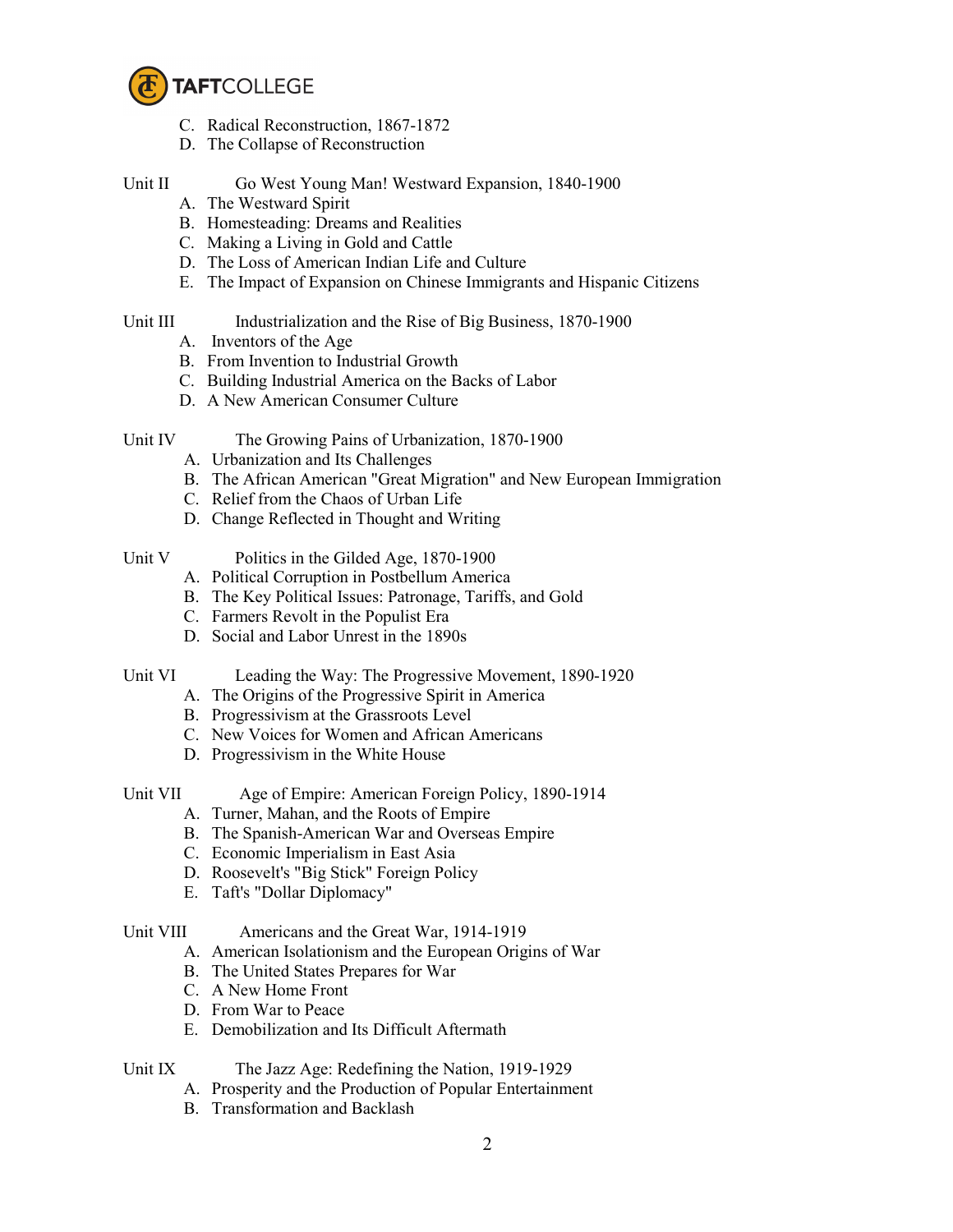

- C. A New Generation
- D. Republican Ascendancy: Politics in the 1920s

# Unit X Brother, Can You Spare a Dime? The Great Depression, 1929-1932

- A. The Stock Market Crash of 1929
- B. President Hoover's Response
- C. The Depths of the Great Depression
- D. Assessing the Hoover Years on the Eve of the New Deal

### Unit XI Franklin Roosevelt and the New Deal, 1932-1941

- A. The Rise of Franklin Roosevelt
- B. The First New Deal
- C. The Second New Deal

# Unit XII Fighting the Good Fight in World War II, 1941-1945

- A. The Origins of War: Europe, Asia, and the United States
- B. The Home Front
- C. Victory in the European Theater
- D. The Pacific Theater and the Atomic Bomb

# Unit XIII Post-War Prosperity and Cold War Fears, 1945-1960

- A. The Challenges of Peacetime
- B. The Cold War
- C. The American Dream
- D. Popular Culture and Mass Media
- E. The African American Struggle for Civil Rights
- Unit IX Contesting Futures: America in the 1960s
	- A. The Kennedy Promise
	- B. Lyndon Johnson and the Great Society
	- C. The Civil Rights Movement Marches On
	- D. Challenging the Status Quo

- Unit X Political Storms at Home and Abroad, 1968-1980
	- A. Identity Politics in a Fractured Society
	- B. Coming Apart, Coming Together
	- C. Vietnam: The Downward Spiral
	- D. Watergate: Nixon's Domestic Nightmare
	- E. Jimmy Carter in the Aftermath of the Storm
- Unit XI From Cold War to Culture Wars, 1980-2000
	- A. The Reagan Revolution
	- B. Political and Cultural Fusions
	- C. A New World Order
	- D. Bill Clinton and the New Economy

# Unit XII The Challenges of the Twenty-First Century

- A. The War on Terror
- B. The Domestic Mission
- C. New Century, Old Disputes
- D. Hope and Change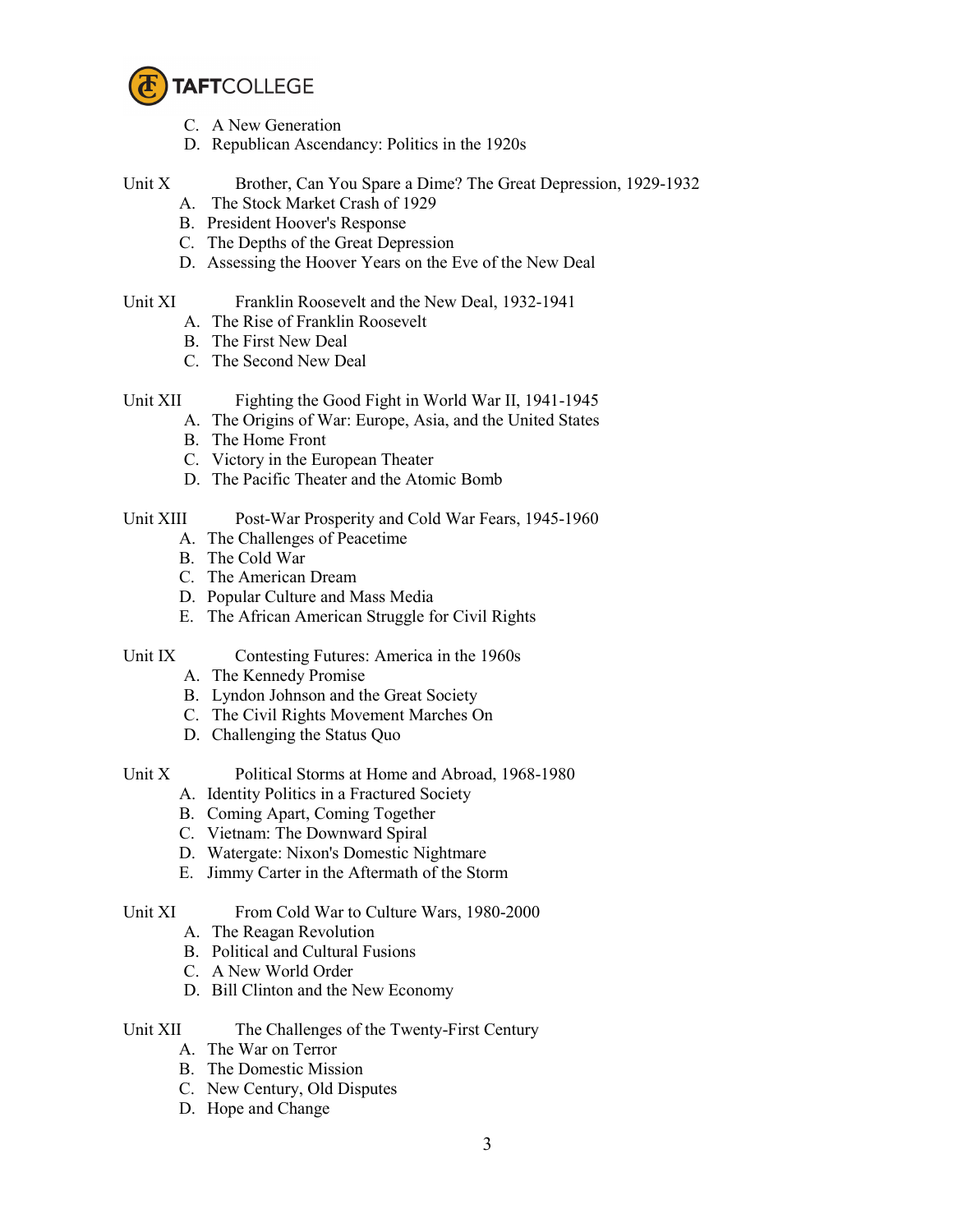

Learning Activities Required Outside of Class:

The students in this class will spend a minimum of 6 hours per week outside of the regular class time doing the following:

- 1. Studying
- 2. Completing required reading
- 3. Written work

Methods of Instruction:

- 1. Assigned readings from text and collateral reading
- 2. Current reading from news magazines and newspapers
- 3. Discussion of current problems
- 4. A research paper on a theme suggested by the instructor<br>5. Lectures and presentations
- Lectures and presentations

Methods of Evaluation will include:

- 1. Substantial writing assignments, including:
	- a. reading reports
	- b. written essays and/or research projects
	- c. essay exams
- 2. Other evaluation can include:
	- a. multiple choice exams
	- b. classroom discussions that include primary and secondary sources
	- c. classroom projects and presentations

Supplemental Data:

| TOP Code:                  | 220500: History                   |
|----------------------------|-----------------------------------|
| <b>SAM Priority Code:</b>  | E: Non-Occupational               |
| <b>Distance Education:</b> | Online; Offline                   |
| Funding Agency:            | Y: Not Applicable(funds not used) |
| Program Status:            | 1: Program Applicable             |
| Noncredit Category:        | Y: Not Applicable, Credit Course  |